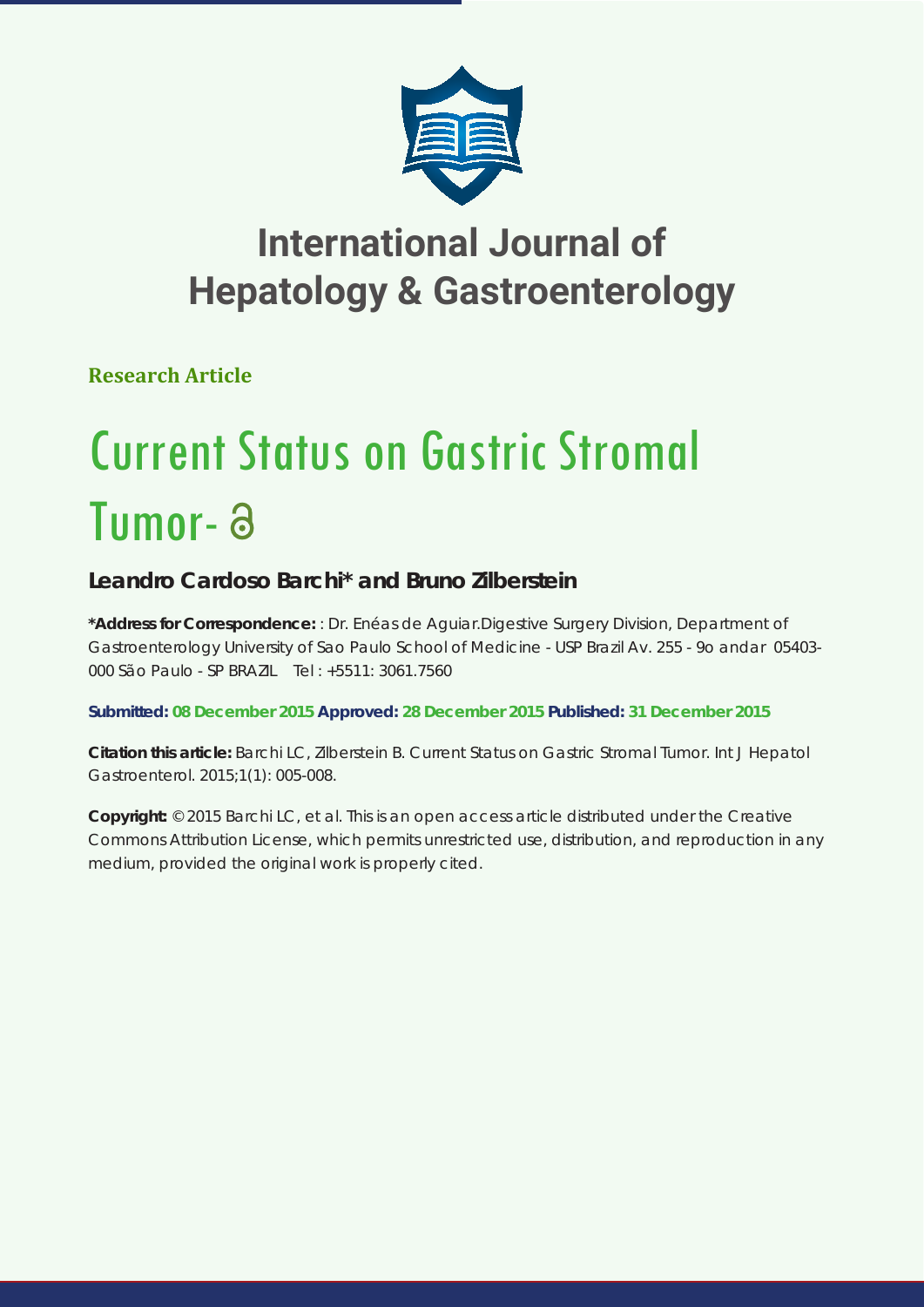#### **ABSTRACT**

**Background:** Gastrointestinal Stromal Tumor (GIST) is the most common mesenchymal neoplasms of the gastrointestinal (GI) tract, occupying 0.2% of all digestive tract cancer cases. The main affected site is the stomach (50% cases). The vast majority (95%) have a mutation in the Kit gene. Surgery is the treatment of choice, with complete tumor resection with free margins, and no need for lymphadenectomy. Minimal invasive surgery may be an option, mainly for small tumors and patients with localized disease. The emergence of molecular targeted therapy has brought great advances in the treatment of unresectable metastatic tumors, and in cases of recurrence after surgical treatment.

KEYWORDS: GIST, imatinib, gastrectomy, laparoscopic resection, stomach neoplasm, c-Kit

#### INTRODUCTION

Gastrointestinal Stromal Tumor (GIST) is the most common mesenchymal neoplasms of the gastrointestinal (GI) tract, occupying 0.2% of all digestive tract cancer cases. It has an estimated incidence of 14.5 inhabitants / million / year and prevalence of 129 / million inhabitants / year. In the US the annual incidence is 5-6 thousand cases / year with a 3-year survival rate of 73% [1].

The mean age is 58 years, with no gender preference. The main affected site is the stomach (50% cases), followed by small intestine (25%), colon (10%), and other locations such as the rectum, esophagus, mesenteric and retroperitoneal (15%) [2]. Of 2,583 cases of malignancies of the stomach treated at Hospital das Clínicas – University of São Paulo School of Medicine (HCFMUSP) from 1971 and 2006, the GIST accounted for only 2% and adenocarcinoma accounts for 93% of cases [4].

It is believed that these tumors are originated in the interstitial cells of Cajal (1893). These cells, which are present in all gastrointestinal tract, work as true pacemakers integrating the smooth muscles of the digestive tract with the autonomic nervous system in its peristalses activity [5].

The term gastrointestinal stromal tumor was introduced by Mazur and Clark in 1983 as a reference to the main group of mesenchymal tumors of the gastrointestinal tract, which could not be distinguished from smooth muscle or neurogenic origin [6]. To date, it is now known that GIST is a distinct cancer and it is estimated that 72% of these tumors diagnosed today were wrongly classified in the past as leiomyomas, leiomyossarcomas or tumors of neural origin between schwannomas or neurilenomas [7]. This differentiation has been possible only due to the emergence of immunohistochemical staining techniques (1980) that are essential for diagnosis.

#### HISTOLOGY AND IMUNOHISTOCHEMICAL ASPECTS

This distinct group of mesenchymal neoplasms are consisted of spindle cell, i.e., elongated nuclei present in 70% of cases, epithelioid cells with rounded nuclei and abundant cytoplasm (20%) or mixed (10%) and has mutation in the tirosinakinase (TK) receiver [8].

*Cite this Article: Barchi LC, Zilberstein B. Current Status on Gastric Stromal Tumor.Int J Hepatol Gastroenterol. 2015;1(1): 005-008.*

The vast majority (95%) have a mutation in the Kit gene. This gene encodes a transmembrane receptor with tyrosine kinase activity immunologically recognized as CD-117 (c-kit) [9,10]. The human proto-oncogene c-kit has been described by Yarden et al. in 1987, however was Hirota et al. in 1998 that, although interestingly did not mention Yarden's work, proposed to be the origin of GIST the interstitial cells of Cajal and that Kit mutation leads to the development of this neoplasia [11,12]. Kit is a TK transmembrane receptor and is responsible for various cell functions, among which proliferation, adhesion, apoptosis, and cell differentiation. The mutation that occurs in the Kit gene leads to a constitutive activation in Kit protein causing unopposed cell proliferation stimulus. This entails the development of tumor [13]. Most of positive c-Kit GIST also express positivity for other receptor, the CD-34 (70% of cases), which are more common in the esophagus and rectum. S-100 protein and Desmin are rarely positive. Nonetheless, Vimentin and Smooth Muscle Actin (1A 4) marker may be positive in 15-60% of cases. A small percentage shows no mutation in c-Kit, but in the growth factor receptor alpha derived from platelets (PDGRFa) [14].

A calcium-regulated chloride channel protein was identified from transcriptional gene expression profiling studies on GIST [15,16]. This protein is known as DOG1 (discovered on GIST-1) and has high specificity and sensitivity for GIST and is expressed strongly on their cell surface. The polyclonal antibodies against this protein have been found to label GIST independently of c-KIT/PDGFRA mutational status [17, 18].

For histological and immunohistochemistry GIST diagnosis is recommended by the National Institute of Health (NIH) studying CD-117, CD-34, 1A 4, Desmin and Ki-67 (cell proliferation antigen), which does not help in the diagnosis but has strong influence on prognosis [19].

#### DIAGNOSIS AND TREATMENT APPROACH

Most patients with GIST are diagnosed due to symptoms caused by the tumor size, leading to abdominal pain and hemorrhage (50% of cases) [20]. One third of patients has already liver and peritoneum metastasis at the diagnosis [21]. The diagnostic evaluation is based on imaging methods, with significant role of endoscopy and endoscopic ultrasound (EUS). These methods provide the location, consistency and tumor size, as well the aspect of the submucosal and mucosal integrity. Biopsies have low sensitivity because they can not reach the submucosal layer. But the biopsy with fine-needle aspiration by EUS is useful for the differential diagnosis [22,23]. Ultrasonography can be helpful, but CT scan is necessary for the location and assessment of tumor, usually showing solid mass with calcification area, central necrosis, and to identify possible metastasis sites [24]. Magnetic resonance imaging can provide insight on specific cases, but usually is not required.

Surgery is the treatment of choice, with complete tumor resection with free margins. There is no need for lymphadenectomy, because these tumors very rarely lead to lymphatic spread. DeMatteo et al.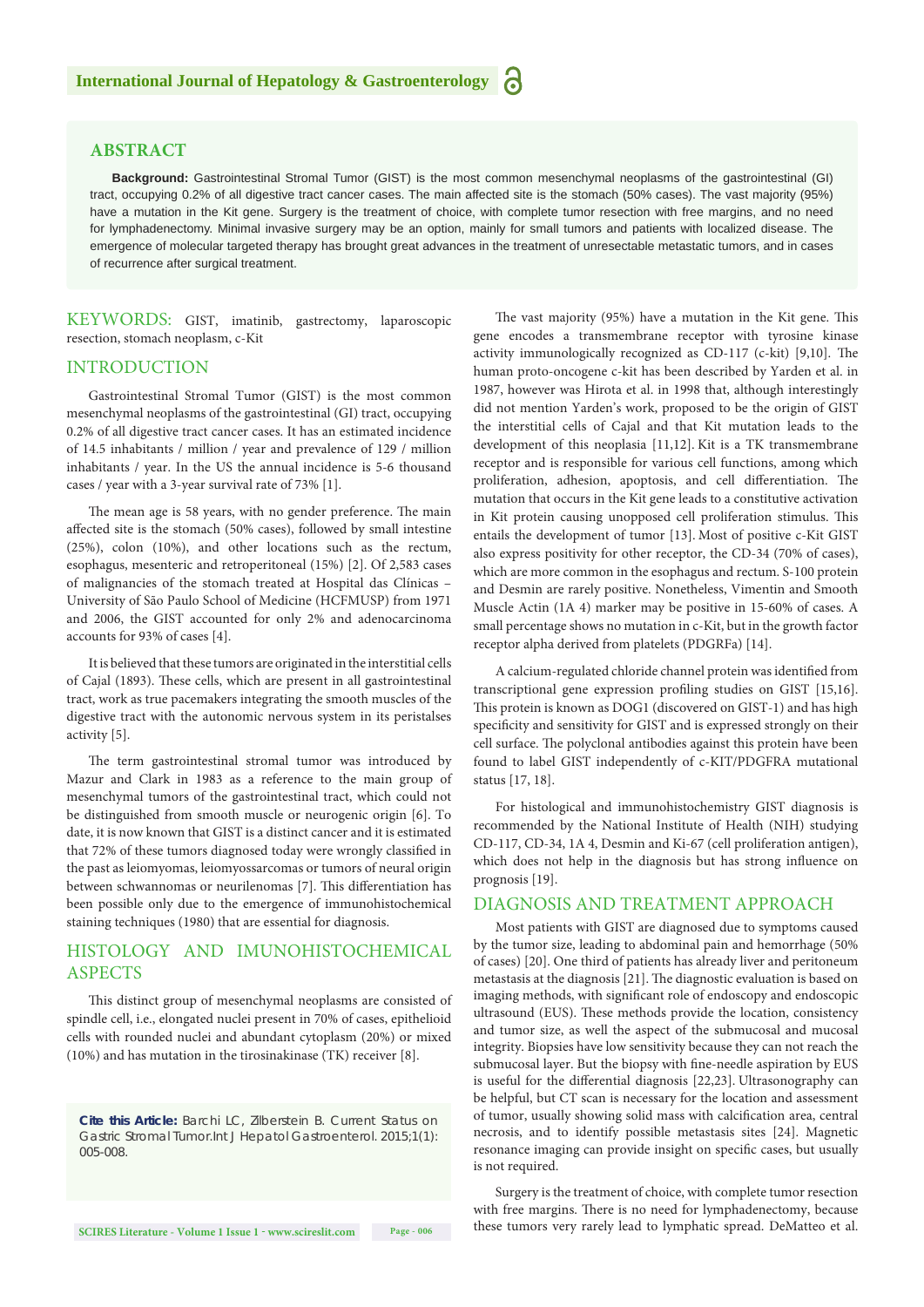#### **International Journal of Hepatology & Gastroenterology**

(2000) published a review of 200 cases of GIST, which 94 of them already had metastasis at diagnosis. There were only 6% of lymph node involvement in patients with metastatic disease [25]. Miettinem et al. (2005) reported another review of 1,765 cases of gastric GIST with long follow up and stated "... the fact of GIST does not develop lymph node metastasis should avoid lymph node dissection [26]. Exceptionally neoplastic lymph node invasion may occur, however, in general, is due to invasion by contiguity. Enucleation should be avoided and, if necessary, adjacent organs must be removed with the tumor, in order to reach R0 resection. Incisional biopsies (pre or intraoperative) should also be avoided because it can lead to neoplastic cells dissemination.

The type of surgery and the type of approach will depend on the tumor's size, characteristics and location. For small tumors located on the greater curvature the first option is the laparoscopy wedge resection. For small tumors located in gastric antrum, laparoscopic or conventional distal gastrectomy should be preferred. For tumors located in the lesser curvature an option would be to conduct endogastric surgery or hybrid procedures (laparoscopic and endoscopic) [27]. Tumors between 2 and 5 cm can be removed by wedge resection or through partial or total gastrectomy depending on the location, giving preference to the minimal invasive access. Laparoscopic surgery has been demonstrated to have higher rate of complete resection comparing to open surgery (97.5% vs. 85.2%), as well as a lower, complication rate, operative time, morbidity and length of hospitalization [28]. Notwithstanding, for tumors larger than 5 cm each case must be evaluated individually, but the risk of tumor's perforation often outweighs the benefits of minimally invasive surgery. One option would be to perform video-assisted surgery. Lesions smaller than 2 cm, due to its low degree of aggressiveness can be followed up every 6/12 months, as long as they are asymptomatic [29]. Hassan et al. (2008) demonstrated low mortality and overall survival at 5 years was 65% for patients who underwent surgical treatment [30].

Standard Chemotherapy is not effective in GIST treatment. For unresectable metastatic large tumors, with high risk of aggressiveness or recurrence after surgery (50% cases) [25], the treatment of choice

| Table 1: Proposed Approach for Defining Risk of Aggressive Behavior in GISTs |                          |                  |
|------------------------------------------------------------------------------|--------------------------|------------------|
|                                                                              | Size (largest dimension) | Mitotic Count    |
| very low risk                                                                | $<$ 2 cm                 | <5/50 HPF        |
| low risk                                                                     | $2-5$ cm                 | $< 5/50$ HPF     |
| intermediate risk                                                            | < 5 cm                   | 6-10/50 HPF      |
|                                                                              | 5-10 cm                  | $< 5/50$ HPF     |
| high risk                                                                    | $>5$ cm                  | > 5/50 HPF       |
|                                                                              | $>10$ cm                 | any mitotic rate |
|                                                                              | Any size                 | $>10/50$ HPF     |

Adapted from *Fletcher et al.* (2002)<sup>21</sup> HPF: high-power fields

*Cite this Article: Barchi LC, Zilberstein B. Current Status on Gastric Stromal Tumor.Int J Hepatol Gastroenterol. 2015;1(1): 005-008.*

is the imatinib mesylate (STI571), approved in 2002 by FDA. This gene therapy feature inhibits the TK activity of the Kit protein by competitively interaction with ATP for the binding site on Kit. Without ATP, which is the phosphorus source used for kinase function, Kit molecule can not phosphorylate the substrate leading to inhibiting cell proliferation and inducing apoptosis [13,31]. It should be noted that its antitumor activity depends on their continuous administration. In 2008, the FDA approved imatinib as adjuvant therapy for the treatment of c-KIT-positive GIST based on a multicenter randomized, double-blind phase III, placebo-controlled trial that showed better recurrence-free survival of 98% vs. 83% (HR =0.35, 95% CI 0.22– 0.53; P < 0.0001). There was no difference in overall survival [32]. There are reports of primary resistance (before 6 months) to this form of treatment in the range of 9 to 13%, and secondary (after 6 months) of 40 to 50% [33]. In these cases, it is suggested to double the dose of 400 mg / day to 800 mg or replace the drug to sunitinib malate (SU11248), a second-line tirosinekinase inhibitor (TKI) that's indicated for patients with imatinib intolerance or resistance [34,35]. In 2013, the FDA approved Regorafenib, a thirdline TKI for patients who previously failed imatinib and sunitinib treatment. Failure was defined as either intolerance or progression with imatinib and solely progression with sunitinib [36].

#### PROGNOSTIC VIEW

The potential aggressiveness of the tumor and disease free survival after surgical resection depends mainly on the tumor size, mitotic index and tumor location (Table 1). It is known that larger tumors with high mitotic index and located in the small intestine has higher probability of relapse. Even after complete resection, at least 40% of patients will relapse within 5 years [37].

Some other embodiments are also related to more or less tumor aggressiveness such as tissues and surrounding organs invasion, liver and peritoneum metastasis, necrosis, hemorrhage, cellular polymorphism, DNA ploidy, c-Kit mutations and CD-34 positivity [38].

Neoadjuvant treatment with imatinib may be applied in some situations with the goal to decrease tumor size and to make initially inoperable cases suitable for surgical treatment. In approximately 70% of cases there will be tumor mass reduction and the disease will remain stable in approximately 15% of cases [39].There are no studies to confirm their real advantage, but some case reports advocate that this effort should be carried out for at least 1-2 years. Unfortunately, only 25% of patients will be suitable to surgical resection after this approach [40].

#### **CONCLUSION**

In recent years the diagnosis of GIST has become increasingly common in everyday practice of surgeons and oncologists, mainly due to advances in imaging diagnostic methods and immunohistochemistry. In order to provide better outcomes and long-term survival rates, quick and accurate diagnosis is essential. The laparoscopic approach for small tumors and localized disease is feasible and should be performed whenever possible. The emergence of molecular targeted therapy has brought great advances in the treatment of unresectable metastatic tumors, and in cases of recurrence after surgical treatment.

#### **REFERENCES**

- 1. [Rubin JL,Sanon M,Taylor DC,Coombs J Bollu V,et al.Epidemiology, survival,](http://www.ncbi.nlm.nih.gov/pubmed/21475624)  [and costs of localized gastrointestinal stromal tumors. See comment in](http://www.ncbi.nlm.nih.gov/pubmed/21475624)  [PubMed Commons below Int J Gen Med. 2011; 4: 121-130.](http://www.ncbi.nlm.nih.gov/pubmed/21475624)
- 2. [Saund MS,Demetri GD,Ashley SW.Gastrointestinal stromal tumors \(GISTs\).](http://www.ncbi.nlm.nih.gov/pubmed/15703627)  [See comment in PubMed Commons below Curr Opin Gastroenterol. 2004;](http://www.ncbi.nlm.nih.gov/pubmed/15703627)  [20: 89-94.](http://www.ncbi.nlm.nih.gov/pubmed/15703627)